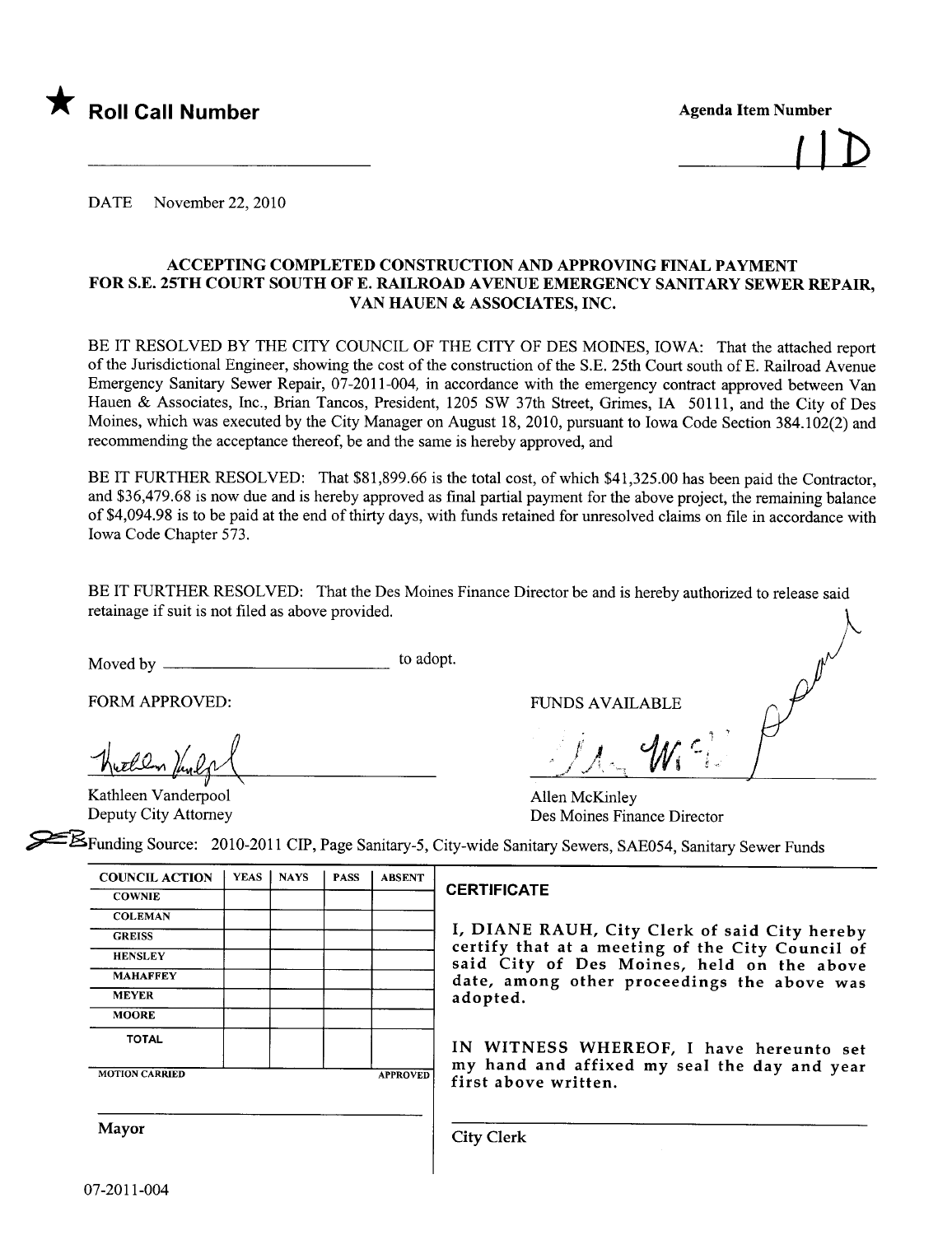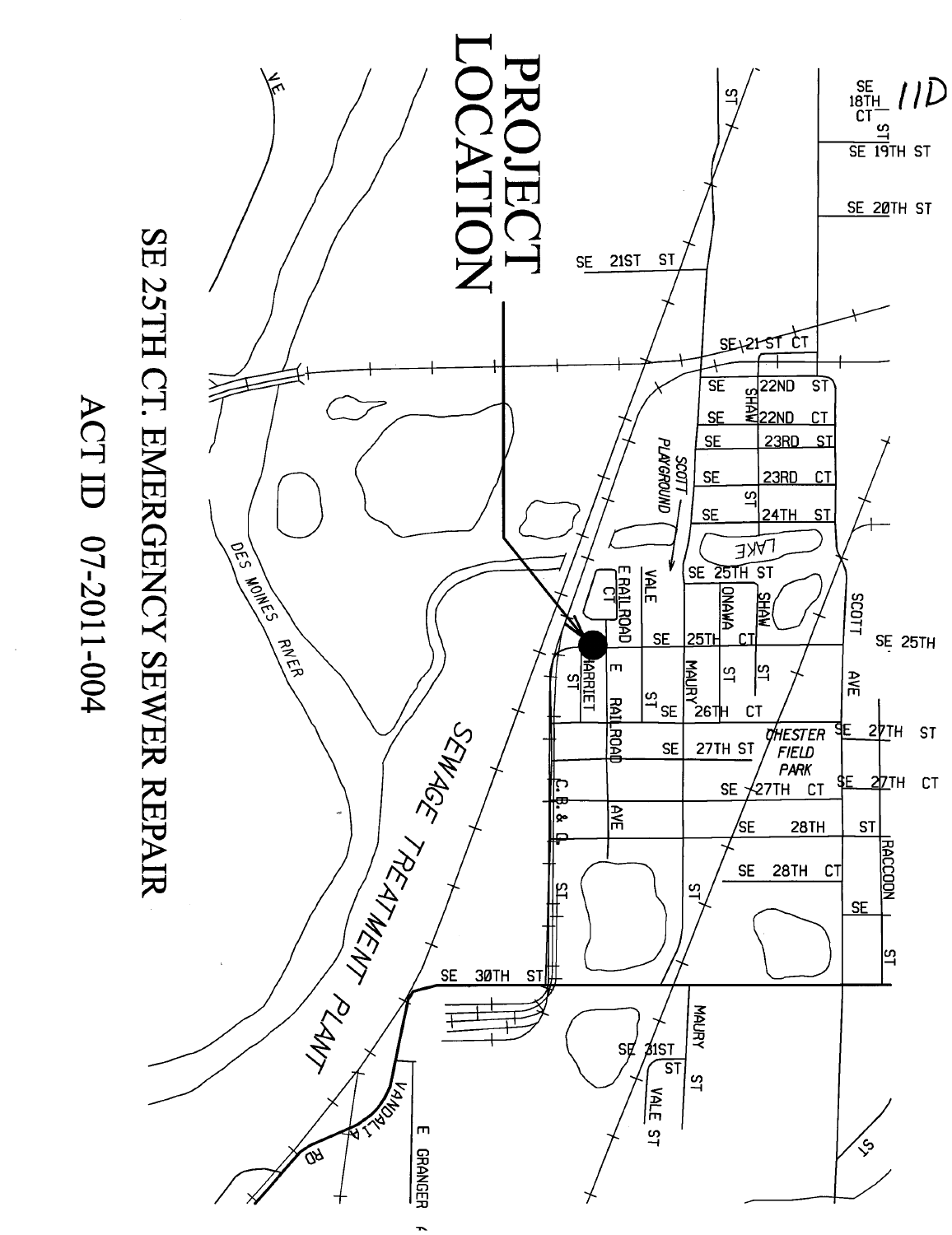### PROJECT SUMMARY

#### SE 25TH CT Emergency Sew. Repair Activity ID 07-2011-004

On August 18, 2010, the City Manager made a finding of necessity to institue emergency proceedings for the SE 25th Ct., South of E. Railroad Ave. Emergency Sanitary Sewer Repair. A contract was awarded to Van Hauen & Assoc., Inc., to make the repairs.

Tabulated below is a history of project change orders.

| Change<br>Order No. | <b>Description</b>                                                                                 | <b>Initiated</b><br>$\mathbf{B}\mathbf{v}$ | Amount      |
|---------------------|----------------------------------------------------------------------------------------------------|--------------------------------------------|-------------|
|                     | 10/26/2010<br>Adjust contract item amounts to as-built quantities.<br>Provide additional man-sand. | Engineering                                | \$23,399.66 |
|                     | <b>Original Contract Amount</b>                                                                    |                                            | \$58,500.00 |
|                     | <b>Total Change Orders</b>                                                                         |                                            | \$23,399.66 |
|                     | <b>Percent of Change Orders to Original Contract</b>                                               |                                            | 40.00%      |
|                     | <b>Final Contract Amount</b>                                                                       |                                            | \$81,899.66 |

 $\bar{\lambda}$  ,  $\bar{\lambda}$ 

 $\sim$ 

 $\frac{1}{2}$  ,  $\frac{1}{2}$  ,  $\frac{1}{2}$  , and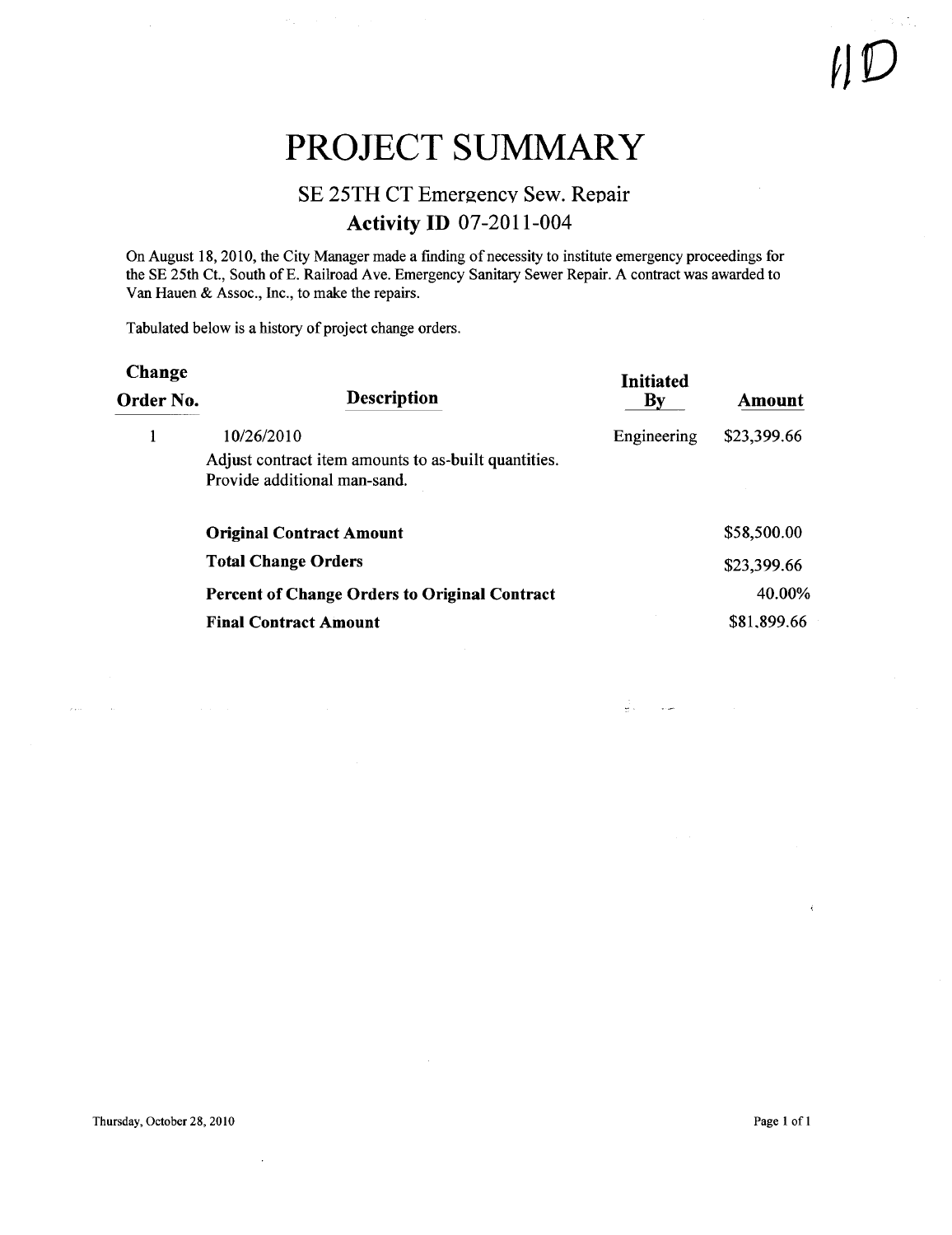November 22,2010



#### CERTIFICATION OF COMPLETION

#### AGENDA HEADING:

Accepting completed construction and approving final payment for the S.E. 25th Court south of E. Railroad Avenue Emergency Sanitary Sewer Repair, Van Hauen & Associates, Inc.

#### SYNOPSIS:

Approve the Jurisdictional Engineer's Certification of Completion, accept construction of said improvement, and authorize final payment to the contractor.

#### FISCAL IMPACT:

Amount: \$81,899.66 As-Built Contract Cost

Funding Source: 2010-2011 CIP, Page Sanitary-5, City-wide Sanitary Sewers, SAE054, Sanitary Sewer Funds

#### CERTIFICATION OF COMPLETION:

On August 18,2010, the City Manager executed an emergency contract, pursuant to Iowa Code Section 384.103(2), with Van Hauen & Associates, Inc., Brian Tancos, President, 1205 SW 37th Street, Grimes, IA 50111 for the construction of the following improvement:

S.E. 25th Court south ofE. Railroad Avenue Emergency Sanitary Sewer Repair, 07-2011-004

The improvement includes emergency repair of the 10" sanitary sewer on S.E. 25th Court south of E. Railroad Avenue including replacement of 30-60 feet of 10"sanitary sewer, dewatering, backfill, and the necessary street replacement, restoration, and traffic control

I hereby certify that the construction of said S.E. 25th Court south of E. Railroad Avenue Emergency Sanitary Sewer Repair, Activity ID 07-2011-004, has been completed in substantial compliance with the terms of said contract, and I hereby recommend that the work be accepted. The work commenced on August 23, 2010, and was completed on November 9, 2010.

I further certify that \$81,899.66 is the total cost of said improvement, of which \$41,325.00 has been paid the Contractor and \$36,479.68 is now due and is hereby approved as final partial payment for the above project, the remaining balance of \$4,094.98 is to be paid at the end of thirty days, with funds retained for unresolved claims on fie in accordance with Iowa Code Chapter 573. The amount of completed work is shown on the attached Estimate

of Construction Completed.<br>
Solement PD<br>
Jeb E. Brewer, P.E.

Des Moines City Engineer